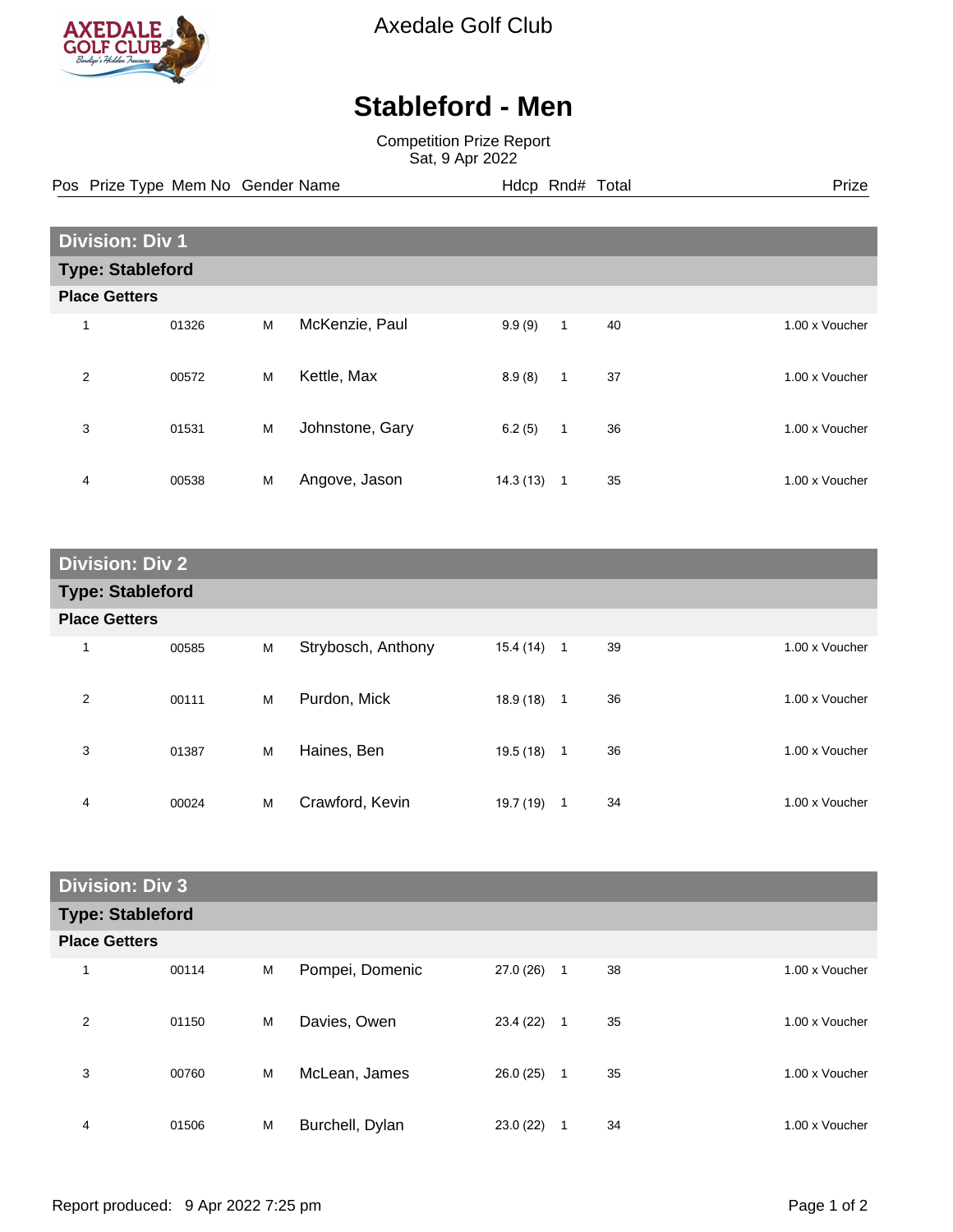| × |
|---|
|---|

| <b>Division: Overall</b> |       |   |                 |              |                |    |                          |  |  |
|--------------------------|-------|---|-----------------|--------------|----------------|----|--------------------------|--|--|
| <b>Type: Stableford</b>  |       |   |                 |              |                |    |                          |  |  |
| <b>Ball Rundowns</b>     |       |   |                 |              |                |    |                          |  |  |
| (no. 1)                  | 01184 | M | Henderson, Greg | $13.2(12)$ 1 |                | 34 | 1.00 x Balls - Ball Pool |  |  |
| (no. 2)                  | 00530 | M | Lane, Grant     | $11.4(10)$ 1 |                | 34 | 1.00 x Balls - Ball Pool |  |  |
| (no. 3)                  | 09590 | M | NEVILLE, CHRIS  | 2.3(1)       | $\mathbf{1}$   | 34 | 1.00 x Balls - Ball Pool |  |  |
| (no. 4)                  | 00271 | M | Kerr, lan       | 26.9 (26)    | $\mathbf{1}$   | 34 | 1.00 x Balls - Ball Pool |  |  |
| (no. 5)                  | 01257 | M | Manley, Rick    | 23.6(22)     | $\overline{1}$ | 33 | 1.00 x Balls - Ball Pool |  |  |
| (no. 6)                  | 00344 | M | Johnstone, Lex  | 0.7(0)       | $\mathbf{1}$   | 33 | 1.00 x Balls - Ball Pool |  |  |
| (no. 7)                  | 00655 | M | Brooks, Phillip | $14.7(14)$ 1 |                | 33 | 1.00 x Balls - Ball Pool |  |  |
| (no. 8)                  | 01400 | M | Watson, Peter   | $12.1(11)$ 1 |                | 33 | 1.00 x Balls - Ball Pool |  |  |
| (no. 9)                  | 01559 | M | Shrimpton, Joel | $11.7(11)$ 1 |                | 33 | 1.00 x Balls - Ball Pool |  |  |